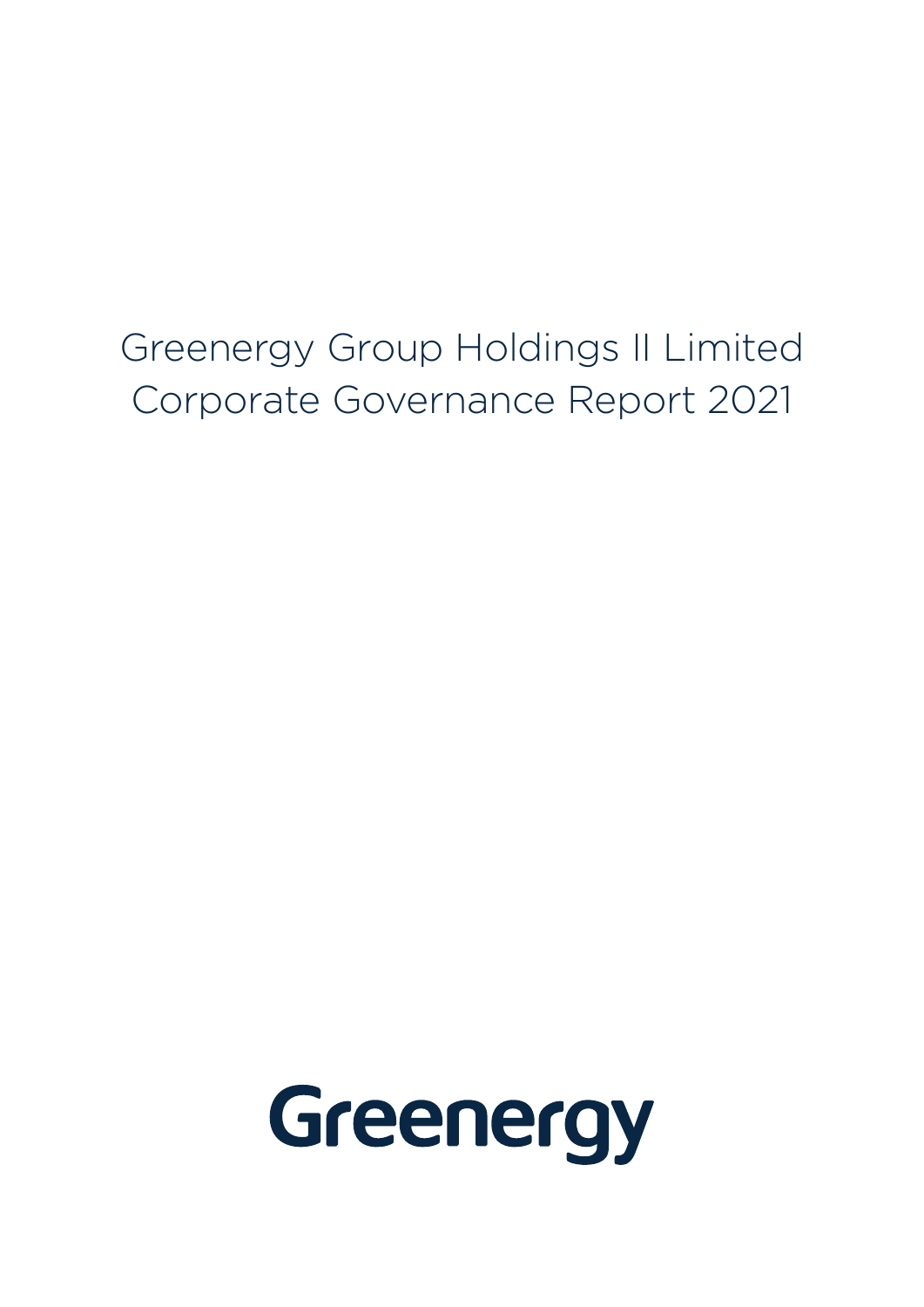### Corporate Governance Report

Under the Companies (Miscellaneous Reporting) Regulations 2018, large private companies are required to disclose their corporate governance arrangements to ensure sustainable and responsible governance practices extend to private limited companies.

All entities in the Greenergy Group operate under the Group Corporate Governance Framework mandated by the Board') of the parent company, Greenergy Group Holdings Limited. The Group has adopted the Wates Principles as part of its governance framework, and considers these an integral part of its approach to governance.

#### Purpose and Leadership

The Group's mission is to deliver long-term value for our stakeholders through the production and distribution of wastederived renewable transportation fuels. We are quided by our values and do this by evolving our supply chain, retaining strong customer relationships, delivering change through innovation and acting responsibly and being accountable. Our mission is more than supplying products and services, it includes the way we do our business, our interactions with customers, our governance and values.

Our values underpin every interaction we have, whether with colleagues, customers, suppliers and the communities in which we operate. The close relationship between effective Governance and effective Executive authority and action is at the heart of this process and our business.

Day-to-day operations of the Group are managed by the Executive Leadership Team, comprising thirteen members of senior management (female: three) who have executive authority to make key decisions on operational, commercial and key stakeholder matters. The Executive Leadership Team meet formally and informally on a weekly basis to discuss key stakeholder matters and make decisions within their Executive Authority. In addition to these meetings, the Executive Directors also meet on a weekly basis.

The Executive Leadership Team receives its mandates and guidance from the Board and the Committees, each with a particular mandate, which have been established to directly advise and engage with the company. They in turn give mandates and guidance to the senior management team with weekly Management meetings as well as regular engagement through emails, blogs and stewardship meetings with the functional heads.

This framework ensures that the Greenergy Group's executive and core management team are empowered with the appropriate level of authority to make decisions on behalf of the individual operating entities. Throughout the year, the primary focus for the Board and Executive Leadership Team was to ensure the Group was able to successfully navigate through the pandemic, and actively review projects to drive the energy transition and grow the business.

As the energy transition accelerates. Greenergy's history of being an innovative transportation fuel producer and supplier remains a key focus for the Board, as we look to continue developing cleaner, greener fuels. This is supported<br>through the Group's purpose and mission, supported by our business plan and strategy.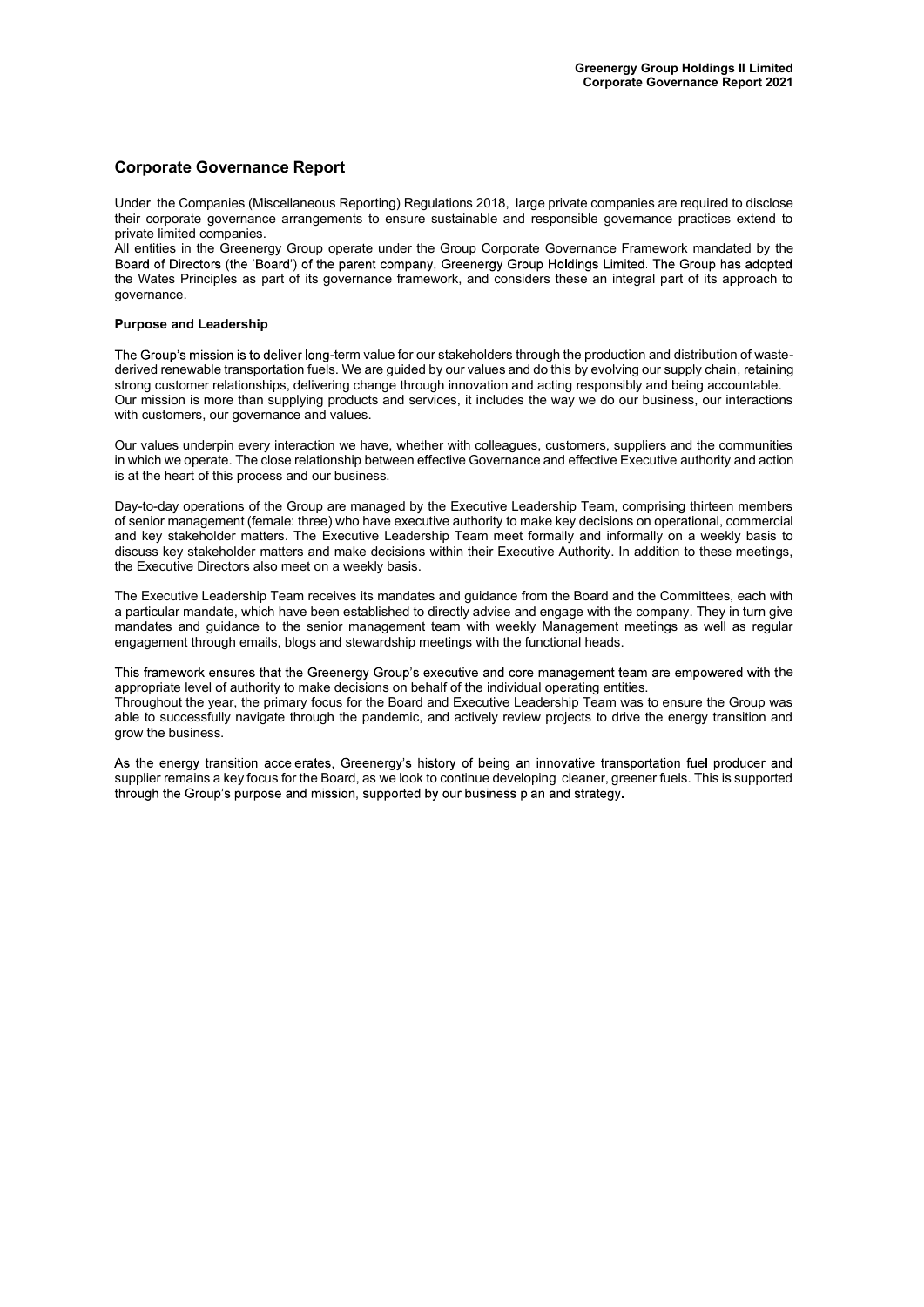## Governance Framework

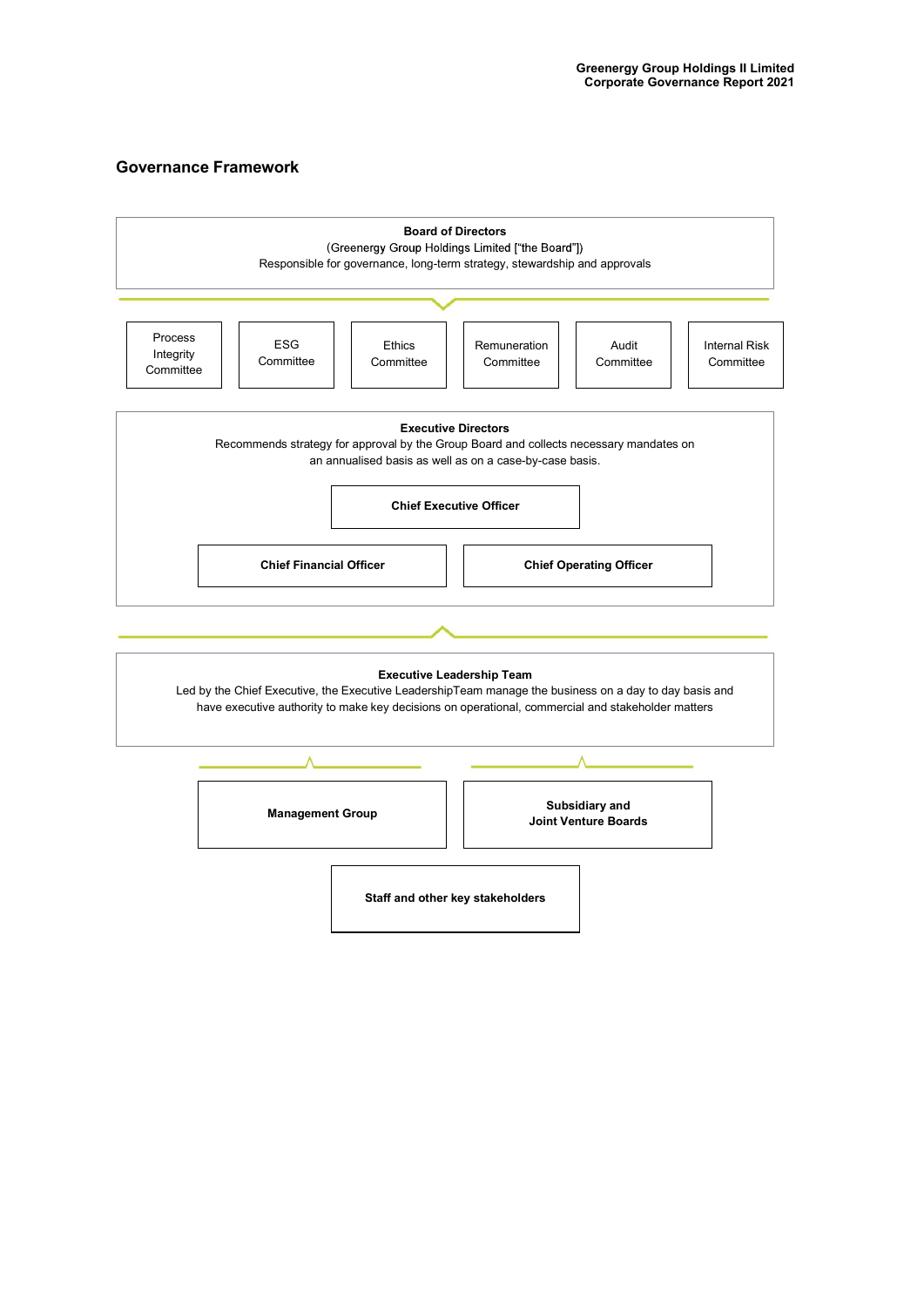### Governance Framework (continued)

#### Board composition

The Board remains unchanged, and comprises three executive directors, the Chief Executive Officer, Chief Financial Officer and Chief Operating Officer and seven non-executive directors, including a non-executive Chairman. Certain reserved matters such as governance, long-term strategy, mergers and acquisitions, restructuring and commercial deals over a certain size or duration are submitted to the Board for advice and ultimate approval.

The size and experience of the Group Board is considered appropriate for the size of the Group, with the directors bringing a wide range of commercial and industry experience, ensuring a well-balanced range of views and experience.

The directors recognise the Board composition lacks diversity. We are committed to supporting diversity and inclusion across the entire workforce and in particular continuing to improve diversity among the senior management and executive leadership teams.

#### **Directors' responsibilities**

The Board is continuously improving its approach to Corporate Governance ensuring clear responsibilities are allocated to individuals and sub-committees and reviewing if the strategy is still fit for purpose, requesting updates from the sub-committees and subject matter experts.

At the beginning of each year, Quarterly recurring board meetings for Greenergy Group Holdings Limited are scheduled for the year and dates are set. Two additional strategic board meetings are set to discuss and define the Group's strategy and five year strategic plan.

Board meetings are a mechanism to evaluate and review business operations and how they align with the Group's overall strategy and the impact on our key stakeholders. The key activities and decisions undertaken by the Board in 2021 our outlined in the 'Section 172(1) Companies Act 2006 Statement' on pages 16 to 20.

Each board meeting follows a considered agenda, agreed in advance by the Board. Within the set sections there are certain standing items such as review and discussion on Process Integrity data and events and Governance. There are also special topics which are added to individual sections as required with non-board Executives and key management periodically invited to Board meetings for specific items to provide their expertise to the Board discussion dependent on matters under consideration.

Prior to COVID-19, Board meetings would be held at different locations to allow the non-executive board members the opportunity to meet staff at different locations. It is planned that these will resume in 2022.

#### Opportunity and risks

Greenergy's mission, values and overall Group strategy guide the Board's decisions to promote and deliver long-term value, taking advantage of opportunities which arise whilst ensuring an appropriate risk framework is in place to manage the risks we face in our business.

The Group's Risk Committee, chaired by the Chief Financial Officer, aims to assist the Board in the fulfilment of its corporate governance, establishment of procedures to manage risk, oversee the internal control framework, and determine the nature and extent of the principal risks the Company is willing to take in order to achieve its long-term strategic objectives.

Principal risks are identified across the business at all levels, to ensure those are registered and reported to the Board along with the mitigation plans associated with them. The risks we face in our business, and the action we take to mitigate those risks, are formalised in a risk register on pages 5 to 8 which is reviewed by the Risk Committee and formally approved by the Board.

Different business units assess the risk in their area of expertise, with the Board being informed of such risks to establish the level of risk accepted to meet its strategic objectives.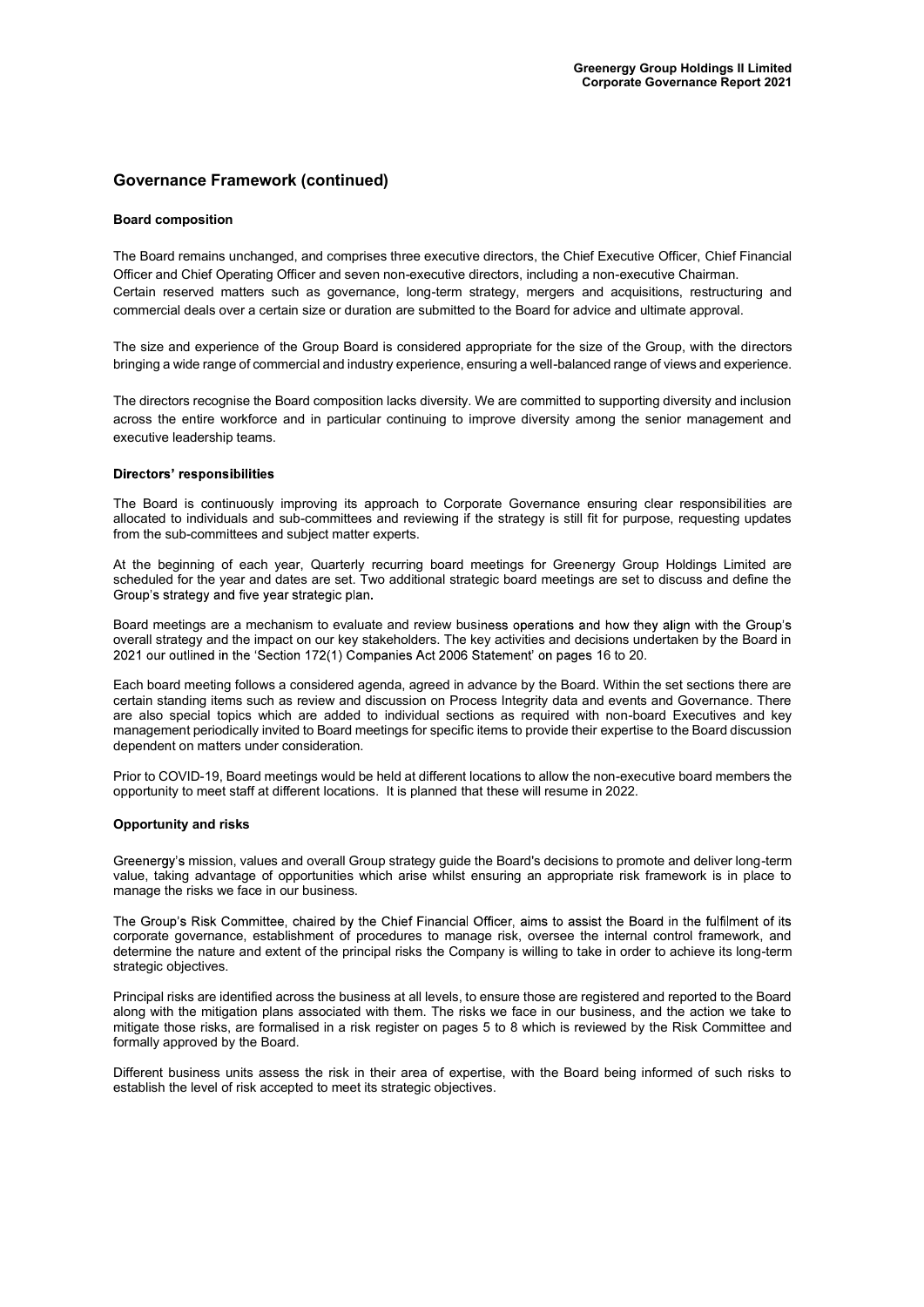### Governance Framework (continued)

#### Remuneration

The role of Greenergy's Remuneration Committee is to determine the strategy and policy in relation to terms and conditions of engagement (including remuneration) of the senior management of the Greenergy Group and to determine the specific total remuneration of the Senior Management (including payments and awards under annual bonus plans, share incentive schemes, pension schemes and any other compensation arrangements).

The Committee is responsible for the development of the remuneration policy which ultimately is approved by the Board. It also regularly reviews the on-going appropriateness and relevance of the remuneration policy to ensure compliance and appropriate consistency and effectiveness of application, and, if necessary, make proposals for changes.

Greenergy strives to be and remain a preferred employer, attracting and retaining talent at all levels, developing and promoting where possible from within.

#### **Stakeholders**

Stakeholder engagement is considered crucial by the Board, and this is applied at all levels of the organisation supported by the Leadership Team and reported to the Board.

All stakeholders are appropriately considered throughout our decision-making process and consulted and engaged regularly through dedicated surveys or meetings, including tailored initiatives. The impact that activities might have on each stakeholder is balanced and assessed throughout the decision-making process to ensure the stakeholder's interests are appropriately considered.

Our key stakeholders, how we engage with them, and the effect stakeholders have on Board decision making is outlined in the 'Section 172(1) Companies Act 2006 Statement'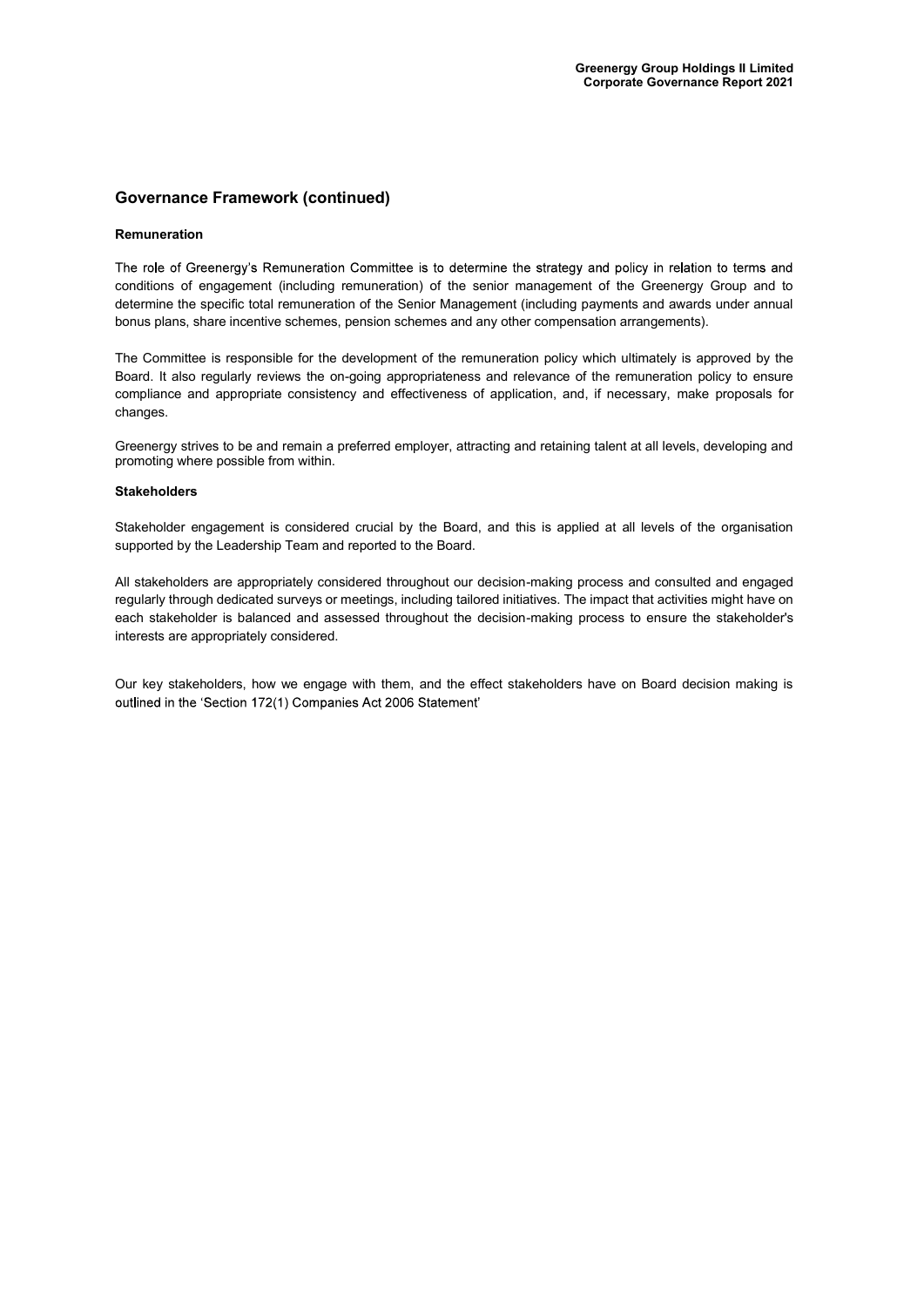### Section 172(1)<sup>7</sup> - Companies Act 2006 Statement

During the year, the Company operated under the Group Corporate Governance Framework mandated by the Board of Directors<br>(the "Board") of the parent company, Greenergy Group Holdings Limited.

Our relationships with our stakeholders are essential for us to deliver on our mission. This section summarises our key stakeholders and their interests, how we regularly engage with them, and the effect stakeholders have on Board decision making.

The directors consider the key stakeholders to be the shareholders and lenders and, as such, the sections related to the shareholders and lenders are directly related to the company, with the rest related to the overall group. Greenergy Group Holdings Limited does not have employees or customers as it acts solely as a treasury vehicle for the wider group.

#### Stakeholders

| <b>Shareholders</b>                                                                                                                                                                                                                                                                                                            |                                                                                                                                                                                                                                                                                                                                                                                                                                                                                                                                                                                                                                                                                                                                                                |  |
|--------------------------------------------------------------------------------------------------------------------------------------------------------------------------------------------------------------------------------------------------------------------------------------------------------------------------------|----------------------------------------------------------------------------------------------------------------------------------------------------------------------------------------------------------------------------------------------------------------------------------------------------------------------------------------------------------------------------------------------------------------------------------------------------------------------------------------------------------------------------------------------------------------------------------------------------------------------------------------------------------------------------------------------------------------------------------------------------------------|--|
| Our shareholders support the growth of our business to achieve our long-term growth objectives, through investment within<br>the wider group.                                                                                                                                                                                  |                                                                                                                                                                                                                                                                                                                                                                                                                                                                                                                                                                                                                                                                                                                                                                |  |
| Our priorities                                                                                                                                                                                                                                                                                                                 | How we engage and communicate                                                                                                                                                                                                                                                                                                                                                                                                                                                                                                                                                                                                                                                                                                                                  |  |
| Demonstrate that we are able to service our<br>borrowings, in line with the Group strategy.                                                                                                                                                                                                                                    | Involvement at board meetings<br>$\bullet$<br>Requiar communications such as financial updates.<br>$\bullet$<br>investment plans and capital allocation.                                                                                                                                                                                                                                                                                                                                                                                                                                                                                                                                                                                                       |  |
| <b>Financial institutions</b>                                                                                                                                                                                                                                                                                                  |                                                                                                                                                                                                                                                                                                                                                                                                                                                                                                                                                                                                                                                                                                                                                                |  |
| We rely on support from our banks to fund our ongoing working capital requirements to allow us to operate in the way in which<br>we do.                                                                                                                                                                                        |                                                                                                                                                                                                                                                                                                                                                                                                                                                                                                                                                                                                                                                                                                                                                                |  |
| Our priorities                                                                                                                                                                                                                                                                                                                 | How we engage and communicate                                                                                                                                                                                                                                                                                                                                                                                                                                                                                                                                                                                                                                                                                                                                  |  |
| Develop long-term relationships with a syndicate of<br>$\bullet$<br>banks and other institutions to support our ongoing<br>business.                                                                                                                                                                                           | Monthly financial and operations update provided to our<br>$\bullet$<br>lenders<br>Annual all banks presentation on our results and<br>$\bullet$<br>outlook and strategy for the years ahead<br>Regular ad hoc meetings with all lenders to discuss<br>$\bullet$<br>business operations.                                                                                                                                                                                                                                                                                                                                                                                                                                                                       |  |
| <b>Environment</b>                                                                                                                                                                                                                                                                                                             |                                                                                                                                                                                                                                                                                                                                                                                                                                                                                                                                                                                                                                                                                                                                                                |  |
| Our business was founded in the 1990s to supply low emission diesel, and our commitment to do no harm to people or place<br>continues today.                                                                                                                                                                                   |                                                                                                                                                                                                                                                                                                                                                                                                                                                                                                                                                                                                                                                                                                                                                                |  |
| Our priorities                                                                                                                                                                                                                                                                                                                 | How we engage and communicate                                                                                                                                                                                                                                                                                                                                                                                                                                                                                                                                                                                                                                                                                                                                  |  |
| We recognise the urgent need to further reduce<br>$\bullet$<br>greenhouse gas emissions in the transportation sector<br>We continuing to invest in the sector and progress<br>٠<br>projects to further expand our renewable fuel<br>production and explore new, innovative ways of<br>producing fuel from renewable resources. | Reducing the environmental impact of our activities by<br>$\bullet$<br>continued investment in process improvements at our<br>plants to improve efficiency of our operations<br>Manufacturing biodiesel from waste raw materials,<br>$\bullet$<br>rather than virgin vegetable oils, giving higher carbon<br>savings and reducing land-use impacts<br>Involvement in round table discussions and industry<br>$\bullet$<br>consultations on best practice<br>Encouraging all employees to play a role in our<br>$\bullet$<br>continual improvement of processes to improve the<br>sustainability of our operations<br>Introduction of Sustainability Report to include detailed<br>$\bullet$<br>carbon reporting, increasing transparency of our<br>operations. |  |

<sup>7</sup>In accordance with Companies Act 2006 Regulations, the Directors are required to provide a 'S172(1) statement'.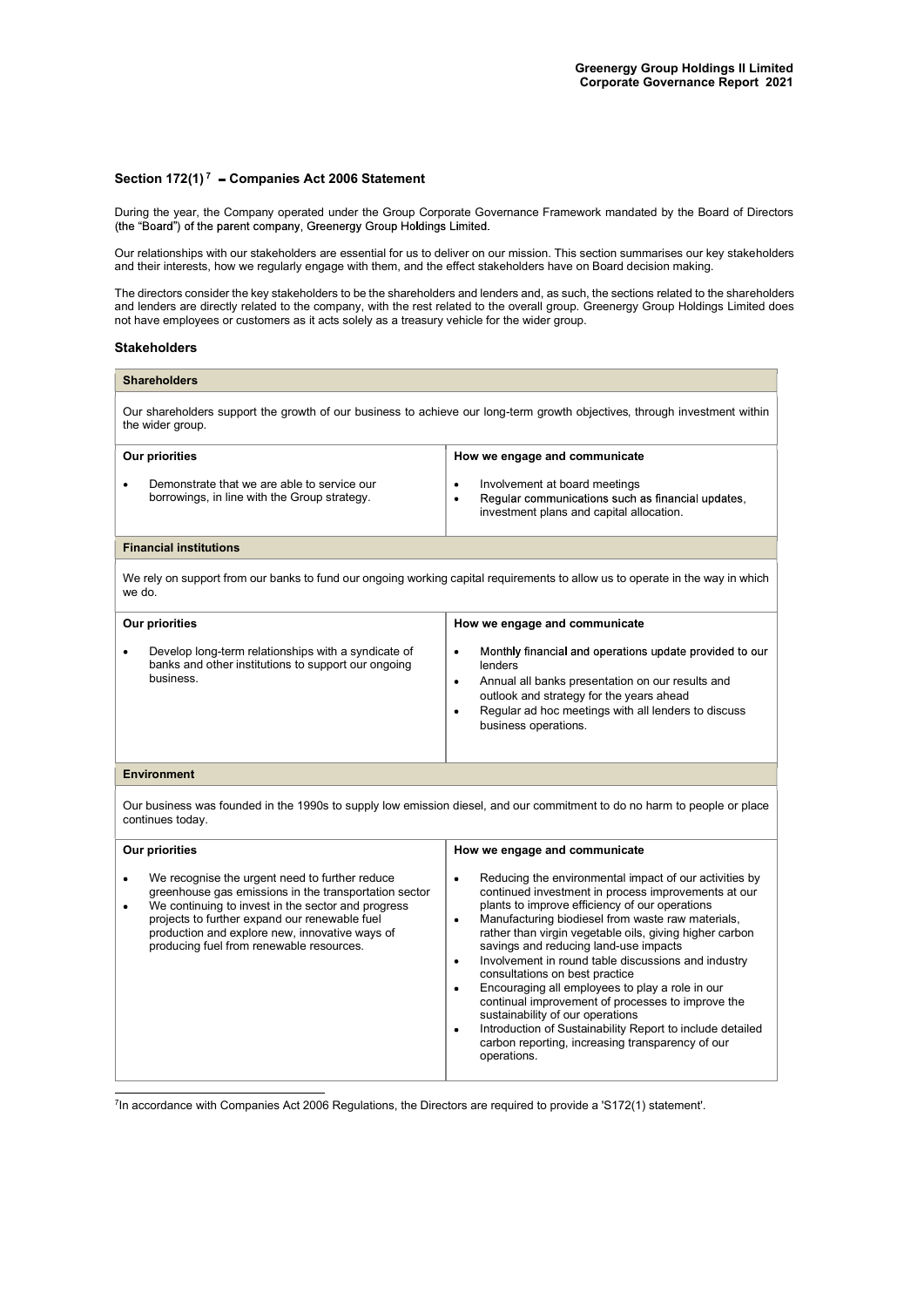# Section 172(1) - Companies Act 2006 Statement (continued)

| <b>Communities</b><br>We believe in supporting our communities. Our charity programme and our STEM projects help support our communities.                                                                                                                                                          |                                                                                                                                                                                                                                                                                                                                                                                                                                                                                                                                                                                                                                                                                                                                                                                                                         |  |
|----------------------------------------------------------------------------------------------------------------------------------------------------------------------------------------------------------------------------------------------------------------------------------------------------|-------------------------------------------------------------------------------------------------------------------------------------------------------------------------------------------------------------------------------------------------------------------------------------------------------------------------------------------------------------------------------------------------------------------------------------------------------------------------------------------------------------------------------------------------------------------------------------------------------------------------------------------------------------------------------------------------------------------------------------------------------------------------------------------------------------------------|--|
|                                                                                                                                                                                                                                                                                                    |                                                                                                                                                                                                                                                                                                                                                                                                                                                                                                                                                                                                                                                                                                                                                                                                                         |  |
| Through our employee-led charity programme, help fund a<br>٠<br>range of charity initiatives with a directly identifiable benefit<br>Engage with our local communities through STEM projects<br>٠<br>that provide information and inspiration to young people<br>considering their future careers. | While the total charity budget is set by the Board, the<br>٠<br>allocation of funds is nominated by charity teams that involve<br>all employees of the Group, and final approval by the<br>employee Charity Committee<br>Employees are encouraged to work closely with the charities<br>to understand how funds will be used<br>The Charity Committee is made up of volunteer staff, and<br>each team within the business is led by a Captain to<br>encourage engagement<br>Through our STEM projects, we aim to work with local<br>٠<br>schools and educational colleges to inspire students and<br>demonstrate tangible career options that are available<br>through STEM. COVID-19 restrictions have limited our ability<br>to deliver this programme, however we look forward to<br>progressing it further in 2022. |  |
| <b>Board Activities</b>                                                                                                                                                                                                                                                                            |                                                                                                                                                                                                                                                                                                                                                                                                                                                                                                                                                                                                                                                                                                                                                                                                                         |  |

| <b>Financial</b>                                                                                                                                                                                                                                                                                                                                                                          |                                                                                                                                                       |  |
|-------------------------------------------------------------------------------------------------------------------------------------------------------------------------------------------------------------------------------------------------------------------------------------------------------------------------------------------------------------------------------------------|-------------------------------------------------------------------------------------------------------------------------------------------------------|--|
| Issuance of unsecured loan notes                                                                                                                                                                                                                                                                                                                                                          |                                                                                                                                                       |  |
| The Board met to consider and approve the issuance of additional unsecured loan notes.                                                                                                                                                                                                                                                                                                    |                                                                                                                                                       |  |
| Our decision process                                                                                                                                                                                                                                                                                                                                                                      | Our decision                                                                                                                                          |  |
| The Board gave consideration to issuance of additional loan<br>$\bullet$<br>notes, including the subscription price, and number of loan<br>notes to be issued<br>The Board gave consideration to recipient and their<br>٠<br>involvement as a director of the parent entity<br>The Board noted that recipient was also issued ordinary share<br>$\bullet$<br>capital in the parent entity | The Board was satisfied that it would promote the success and<br>be in the best interests of the Company to approve the<br>issuance of the loan notes |  |
| Interested stakeholder groups                                                                                                                                                                                                                                                                                                                                                             |                                                                                                                                                       |  |
| Shareholders                                                                                                                                                                                                                                                                                                                                                                              |                                                                                                                                                       |  |
| <b>Legal and regulatory</b>                                                                                                                                                                                                                                                                                                                                                               |                                                                                                                                                       |  |
| Approval of statutory accounts<br>The Group prepares statutory financial reports which are not only a legal requirement but are used by our stakeholders to understand the<br>financial performance and decisions taken by the Group.                                                                                                                                                     |                                                                                                                                                       |  |
| Our decision process                                                                                                                                                                                                                                                                                                                                                                      | Our decision                                                                                                                                          |  |
| The final statutory accounts and any adjusting items are<br>٠<br>presented to the Audit Committee.<br>The audit committee reviews these and once satisfied.<br>$\bullet$<br>recommends to the Board to approve the statutory accounts.                                                                                                                                                    | On the recommendation of the Audit Committee, the Board<br>٠<br>approved the statutory accounts and authorised them for issue.                        |  |
| Interested stakeholder groups                                                                                                                                                                                                                                                                                                                                                             |                                                                                                                                                       |  |
| Shareholders<br><b>Financial Institutions</b>                                                                                                                                                                                                                                                                                                                                             |                                                                                                                                                       |  |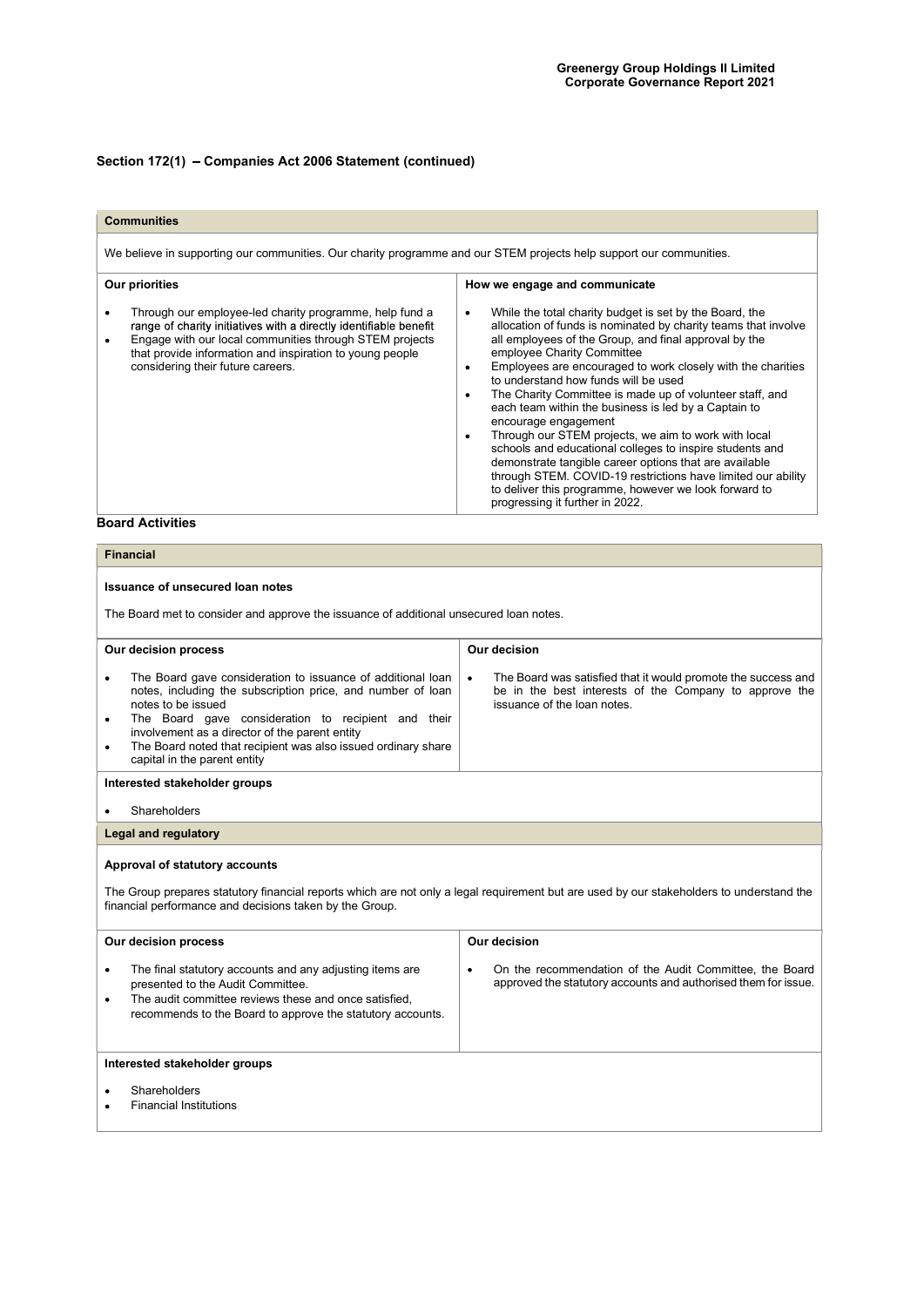# Section 172(1) - Companies Act 2006 Statement (continued)

| <b>Environment, Social &amp; Governance (ESG)</b>                                                                                                                                                                                                                                                                                               |                                                                                                                                                                                                                                                                                                                                  |
|-------------------------------------------------------------------------------------------------------------------------------------------------------------------------------------------------------------------------------------------------------------------------------------------------------------------------------------------------|----------------------------------------------------------------------------------------------------------------------------------------------------------------------------------------------------------------------------------------------------------------------------------------------------------------------------------|
|                                                                                                                                                                                                                                                                                                                                                 |                                                                                                                                                                                                                                                                                                                                  |
| <b>Climate Change</b>                                                                                                                                                                                                                                                                                                                           |                                                                                                                                                                                                                                                                                                                                  |
| The Board recognises the Group has a responsibility to address climate change.                                                                                                                                                                                                                                                                  |                                                                                                                                                                                                                                                                                                                                  |
| and culture                                                                                                                                                                                                                                                                                                                                     | Sustainability is integral to the way in which Greenergy operates. It is embedded in our history and is a key part of our values                                                                                                                                                                                                 |
| Our business was founded to supply low emission diesel that offered significant air quality benefits. As we have grown, we<br>have remained committed to reducing emissions in transport fuels.                                                                                                                                                 |                                                                                                                                                                                                                                                                                                                                  |
| Our decision process                                                                                                                                                                                                                                                                                                                            | Our decision                                                                                                                                                                                                                                                                                                                     |
| The Board discussed setting appropriate sustainability<br>$\bullet$<br>targets and the desire to have ones which are both<br>ambitious and achievable<br>The Board reviewed where the business was today,<br>$\bullet$<br>and discussed ways in which it could get to the desired<br>outcome and what impact this would have on the<br>business | The Board agreed to the following key priorities for the<br>Group to address carbon emissions:<br>Expand production and supply of waste-based<br>٠<br>biodiesel<br>Establish diverse and sustainable supply chains with<br>$\bullet$<br>robust certification systems<br>Develop new forms of renewable liquid fuels<br>$\bullet$ |
| Our shareholders<br>٠<br>Our communities<br>$\bullet$<br>The environment<br>٠<br><b>Financial institutions</b><br>$\bullet$                                                                                                                                                                                                                     |                                                                                                                                                                                                                                                                                                                                  |
| People                                                                                                                                                                                                                                                                                                                                          |                                                                                                                                                                                                                                                                                                                                  |
| Culture, mission, values                                                                                                                                                                                                                                                                                                                        |                                                                                                                                                                                                                                                                                                                                  |
| In 2020, the Board agreed it was appropriate to review and update the Values and Mission of the Group to reflect the<br>Group's position in the Energy transition, and these were launched in 2021.<br>The Values and Mission remain core to how the Greenergy Group operates.                                                                  |                                                                                                                                                                                                                                                                                                                                  |
| Our decision process                                                                                                                                                                                                                                                                                                                            | Our decision                                                                                                                                                                                                                                                                                                                     |
| The Board reviews these as part of the overall Group<br>five year business plan and discusses whether any<br>changes are required to ensure these remain<br>appropriate for our business and our stakeholders, and<br>that the Group continues to evolve.                                                                                       | The Board approved changes to the Group's Values and<br>$\bullet$<br>Mission to ensure that they more accurately reflect the<br>Group's position in the global energy transition                                                                                                                                                 |
| Interested stakeholder groups                                                                                                                                                                                                                                                                                                                   |                                                                                                                                                                                                                                                                                                                                  |
| Our shareholders<br>$\bullet$<br>Our communities<br>٠<br>The environment<br>$\bullet$<br><b>Financial institutions</b><br>$\bullet$                                                                                                                                                                                                             |                                                                                                                                                                                                                                                                                                                                  |